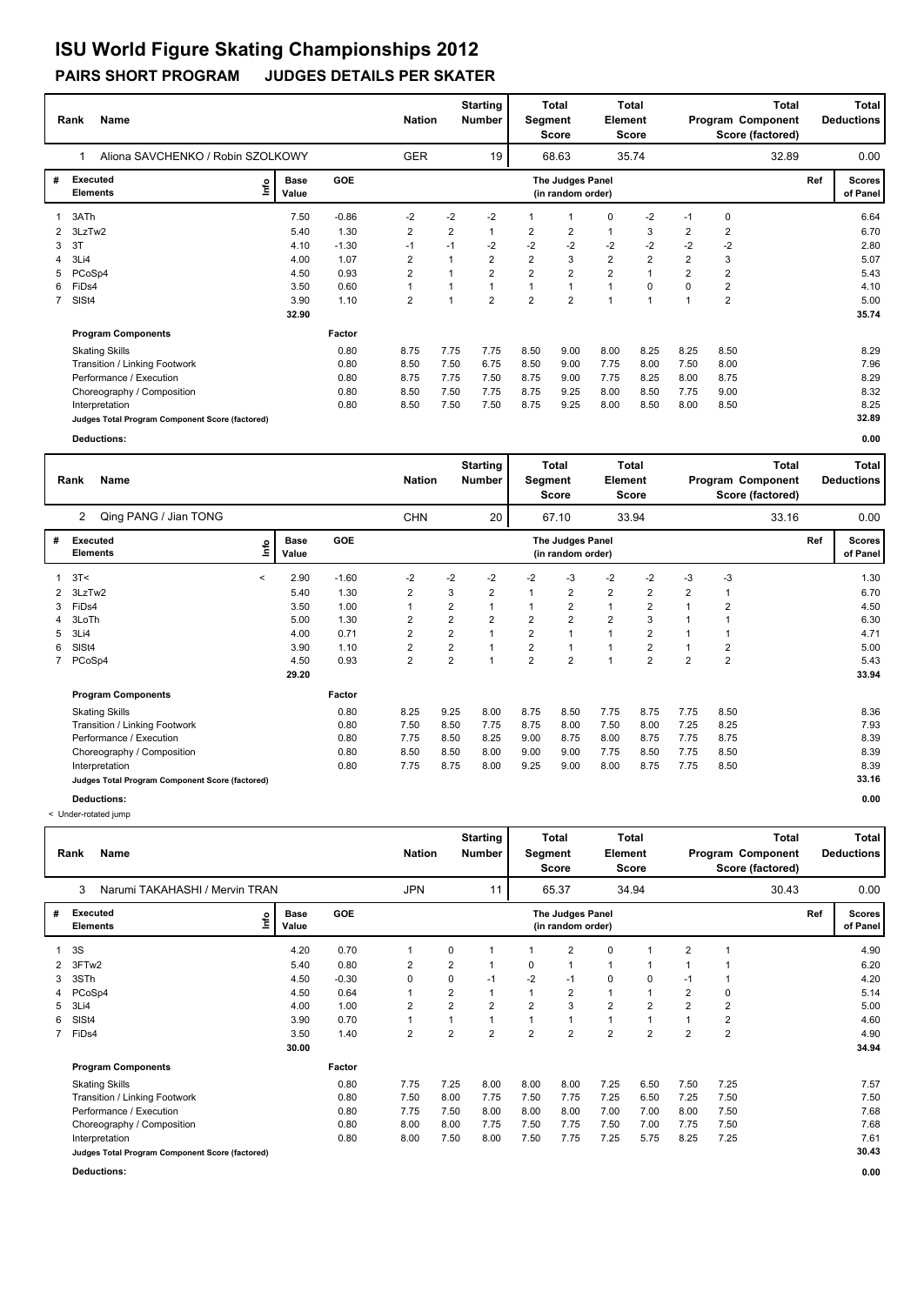|             | <b>Name</b><br>Rank                             |                      |         | <b>Nation</b> |                | <b>Starting</b><br><b>Number</b> | Segment        | Total<br>Score                        | Element                 | <b>Total</b><br><b>Score</b> |                |      | Total<br>Program Component<br>Score (factored) |     | <b>Total</b><br><b>Deductions</b> |
|-------------|-------------------------------------------------|----------------------|---------|---------------|----------------|----------------------------------|----------------|---------------------------------------|-------------------------|------------------------------|----------------|------|------------------------------------------------|-----|-----------------------------------|
|             | Vera BAZAROVA / Yuri LARIONOV<br>4              |                      |         | <b>RUS</b>    |                | 14                               |                | 65.02                                 |                         | 35.33                        |                |      | 29.69                                          |     | 0.00                              |
| #           | Executed<br>lnfo<br><b>Elements</b>             | <b>Base</b><br>Value | GOE     |               |                |                                  |                | The Judges Panel<br>(in random order) |                         |                              |                |      |                                                | Ref | <b>Scores</b><br>of Panel         |
|             | 3T                                              | 4.10                 | $-1.40$ | $-2$          | $-2$           | $-2$                             | $-2$           | $-2$                                  | $-2$                    | $-2$                         | $-2$           | $-2$ |                                                |     | 2.70                              |
|             | 2 3LzTw3                                        | 5.80                 | 1.40    | 2             |                | 3                                | $\overline{2}$ | 3                                     | $\overline{2}$          | 1                            | $\overline{2}$ | 2    |                                                |     | 7.20                              |
| 3           | 3FTh                                            | 5.50                 | 0.80    |               |                |                                  |                | $\overline{2}$                        | $\overline{\mathbf{c}}$ |                              |                |      |                                                |     | 6.30                              |
|             | 4 FiDs3                                         | 3.20                 | 1.30    | 2             | $\overline{2}$ | $\overline{2}$                   |                | 3                                     | $\overline{\mathbf{c}}$ |                              | $\overline{2}$ | 2    |                                                |     | 4.50                              |
| 5.          | PCoSp4                                          | 4.50                 | 0.57    |               | 0              | 1                                | $\overline{2}$ | $\overline{\mathbf{c}}$               | $\overline{\mathbf{c}}$ | $\Omega$                     |                |      |                                                |     | 5.07                              |
| 6           | 3Li4                                            | 4.00                 | 0.86    | 2             |                | $\overline{2}$                   |                | $\overline{2}$                        | $\overline{1}$          | $\overline{2}$               | $\overline{2}$ | 2    |                                                |     | 4.86                              |
| $7^{\circ}$ | SISt4                                           | 3.90                 | 0.80    | 1             |                | $\overline{2}$                   | $\Omega$       | $\overline{2}$                        | 1                       |                              | и              |      |                                                |     | 4.70                              |
|             |                                                 | 31.00                |         |               |                |                                  |                |                                       |                         |                              |                |      |                                                |     | 35.33                             |
|             | <b>Program Components</b>                       |                      | Factor  |               |                |                                  |                |                                       |                         |                              |                |      |                                                |     |                                   |
|             | <b>Skating Skills</b>                           |                      | 0.80    | 7.50          | 6.75           | 8.00                             | 7.00           | 7.75                                  | 8.25                    | 7.50                         | 7.50           | 7.75 |                                                |     | 7.57                              |
|             | Transition / Linking Footwork                   |                      | 0.80    | 7.25          | 6.50           | 7.75                             | 6.50           | 8.00                                  | 7.75                    | 7.00                         | 7.75           | 7.25 |                                                |     | 7.32                              |
|             | Performance / Execution                         |                      | 0.80    | 7.50          | 6.50           | 8.00                             | 6.75           | 8.25                                  | 8.00                    | 7.00                         | 7.25           | 7.75 |                                                |     | 7.46                              |
|             | Choreography / Composition                      |                      | 0.80    | 7.25          | 6.75           | 8.25                             | 7.25           | 7.75                                  | 7.75                    | 7.25                         | 7.50           | 7.50 |                                                |     | 7.46                              |
|             | Interpretation                                  |                      | 0.80    | 7.50          | 6.25           | 8.25                             | 6.50           | 7.50                                  | 8.00                    | 6.75                         | 7.25           | 7.50 |                                                |     | 7.29                              |
|             | Judges Total Program Component Score (factored) |                      |         |               |                |                                  |                |                                       |                         |                              |                |      |                                                |     | 29.69                             |

**Deductions: 0.00**

|                | Name<br>Rank                                    |                              |         | <b>Nation</b> |                         | <b>Starting</b><br>Number | Segment  | Total<br><b>Score</b>                 | Element                 | <b>Total</b><br>Score |                |          | <b>Total</b><br>Program Component<br>Score (factored) |     | <b>Total</b><br><b>Deductions</b> |
|----------------|-------------------------------------------------|------------------------------|---------|---------------|-------------------------|---------------------------|----------|---------------------------------------|-------------------------|-----------------------|----------------|----------|-------------------------------------------------------|-----|-----------------------------------|
|                | Meagan DUHAMEL / Eric RADFORD<br>5              |                              |         | <b>CAN</b>    |                         | 17                        |          | 63.69                                 |                         | 35.00                 |                |          | 29.69                                                 |     | $-1.00$                           |
| #              | Executed<br><b>Elements</b>                     | <b>Base</b><br>١nf٥<br>Value | GOE     |               |                         |                           |          | The Judges Panel<br>(in random order) |                         |                       |                |          |                                                       | Ref | <b>Scores</b><br>of Panel         |
|                | 3LzTw3                                          | 5.80                         | 0.80    | 0             | 2                       | $\overline{1}$            |          | 1                                     | 1                       |                       | 1              | 2        |                                                       |     | 6.60                              |
| $\overline{2}$ | 3Lz                                             | 6.00                         | $-2.10$ | -3            | $-3$                    | -3                        | -3       | -3                                    | $-3$                    | $-3$                  | $-3$           | $-3$     |                                                       |     | 3.90                              |
| 3              | FiDs4                                           | 3.50                         | 0.80    | $\Omega$      | 1                       | $\overline{1}$            | $\Omega$ | $\overline{2}$                        | $\overline{2}$          |                       | $\overline{2}$ | 1        |                                                       |     | 4.30                              |
| 4              | PCoSp4                                          | 4.50                         | 0.43    |               |                         |                           | 0        | $\overline{1}$                        | $\overline{\mathbf{c}}$ |                       |                | $\Omega$ |                                                       |     | 4.93                              |
| 5              | SISt4                                           | 3.90                         | 0.80    | 0             | $\overline{\mathbf{c}}$ | 1                         |          | 1                                     | $\overline{\mathbf{c}}$ |                       | $\overline{2}$ | 0        |                                                       |     | 4.70                              |
| 6              | 3Li4                                            | 4.00                         | 0.57    |               | $\overline{\mathbf{c}}$ | $\mathbf{1}$              |          | $\mathbf 0$                           | $\overline{\mathbf{c}}$ |                       |                |          |                                                       |     | 4.57                              |
| $7^{\circ}$    | 3FTh                                            | 5.50                         | 0.50    | 1             | 1                       | $\overline{1}$            | $\Omega$ | 1                                     | $\mathbf{1}$            | $\Omega$              | $\overline{2}$ | $\Omega$ |                                                       |     | 6.00                              |
|                |                                                 | 33.20                        |         |               |                         |                           |          |                                       |                         |                       |                |          |                                                       |     | 35.00                             |
|                | <b>Program Components</b>                       |                              | Factor  |               |                         |                           |          |                                       |                         |                       |                |          |                                                       |     |                                   |
|                | <b>Skating Skills</b>                           |                              | 0.80    | 6.75          | 7.75                    | 7.25                      | 7.50     | 8.25                                  | 7.50                    | 7.25                  | 8.25           | 7.00     |                                                       |     | 7.50                              |
|                | Transition / Linking Footwork                   |                              | 0.80    | 7.00          | 7.50                    | 7.00                      | 7.50     | 8.00                                  | 7.50                    | 7.00                  | 7.75           | 6.75     |                                                       |     | 7.32                              |
|                | Performance / Execution                         |                              | 0.80    | 6.75          | 7.75                    | 7.50                      | 7.75     | 8.00                                  | 8.00                    | 6.75                  | 7.75           | 6.75     |                                                       |     | 7.46                              |
|                | Choreography / Composition                      |                              | 0.80    | 7.00          | 7.75                    | 7.25                      | 7.50     | 8.25                                  | 8.00                    | 7.25                  | 7.50           | 6.75     |                                                       |     | 7.46                              |
|                | Interpretation                                  |                              | 0.80    | 6.25          | 7.50                    | 7.25                      | 7.75     | 8.25                                  | 7.75                    | 7.00                  | 7.75           | 6.50     |                                                       |     | 7.36                              |
|                | Judges Total Program Component Score (factored) |                              |         |               |                         |                           |          |                                       |                         |                       |                |          |                                                       |     | 29.69                             |
|                | Deductions:                                     | Falls:                       | $-1.00$ |               |                         |                           |          |                                       |                         |                       |                |          |                                                       |     | $-1.00$                           |

|   | <b>Name</b><br>Rank                             |      |                      |            | <b>Nation</b>  |                         | <b>Starting</b><br><b>Number</b> | Segment        | <b>Total</b><br><b>Score</b>          | Element        | <b>Total</b><br>Score |                |                | <b>Total</b><br>Program Component<br>Score (factored) |     | Total<br><b>Deductions</b> |
|---|-------------------------------------------------|------|----------------------|------------|----------------|-------------------------|----------------------------------|----------------|---------------------------------------|----------------|-----------------------|----------------|----------------|-------------------------------------------------------|-----|----------------------------|
|   | 6<br>Wenjing SUI / Cong HAN                     |      |                      |            | <b>CHN</b>     |                         | 18                               |                | 63.27                                 |                | 34.90                 |                |                | 29.37                                                 |     | $-1.00$                    |
| # | Executed<br><b>Elements</b>                     | lnfo | <b>Base</b><br>Value | <b>GOE</b> |                |                         |                                  |                | The Judges Panel<br>(in random order) |                |                       |                |                |                                                       | Ref | <b>Scores</b><br>of Panel  |
|   | 3LzTw3                                          |      | 5.80                 | 1.10       | 1              | 2                       |                                  |                | 2                                     | 1              | $\overline{2}$        | 2              | $\overline{2}$ |                                                       |     | 6.90                       |
| 2 | 3T                                              |      | 4.10                 | $-2.10$    | -3             | $-3$                    | -3                               | $-3$           | $-3$                                  | $-3$           | $-3$                  | $-3$           | $-2$           |                                                       |     | 2.00                       |
| 3 | 3FTh                                            |      | 5.50                 | 1.40       | $\overline{2}$ | $\overline{\mathbf{c}}$ | $\overline{2}$                   | $\overline{2}$ | $\overline{\mathbf{c}}$               | $\overline{2}$ | $\overline{2}$        | 2              |                |                                                       |     | 6.90                       |
| 4 | SISt4                                           |      | 3.90                 | 0.70       |                |                         |                                  |                | $\overline{2}$                        | 0              |                       |                |                |                                                       |     | 4.60                       |
| 5 | PCoSp4                                          |      | 4.50                 | 0.64       |                |                         |                                  |                | $\overline{2}$                        |                |                       | 2              | $\overline{2}$ |                                                       |     | 5.14                       |
| 6 | 3Li4                                            |      | 4.00                 | 0.86       | $\overline{2}$ |                         | $\overline{2}$                   | $\overline{2}$ | $\overline{\mathbf{c}}$               | 1              | $\overline{1}$        | $\overline{2}$ | $\overline{2}$ |                                                       |     | 4.86                       |
|   | 7 FiDs4                                         |      | 3.50                 | 1.00       | 1              | $\overline{2}$          | $\overline{2}$                   |                | $\overline{2}$                        | $\overline{1}$ | $\overline{1}$        |                | $\overline{2}$ |                                                       |     | 4.50                       |
|   |                                                 |      | 31.30                |            |                |                         |                                  |                |                                       |                |                       |                |                |                                                       |     | 34.90                      |
|   | <b>Program Components</b>                       |      |                      | Factor     |                |                         |                                  |                |                                       |                |                       |                |                |                                                       |     |                            |
|   | <b>Skating Skills</b>                           |      |                      | 0.80       | 8.00           | 7.50                    | 6.75                             | 7.00           | 8.50                                  | 6.25           | 6.75                  | 7.50           | 7.00           |                                                       |     | 7.21                       |
|   | Transition / Linking Footwork                   |      |                      | 0.80       | 7.75           | 7.00                    | 7.25                             | 7.00           | 8.25                                  | 6.50           | 6.75                  | 7.00           | 7.00           |                                                       |     | 7.11                       |
|   | Performance / Execution                         |      |                      | 0.80       | 8.00           | 7.00                    | 7.75                             | 7.50           | 8.75                                  | 6.25           | 7.25                  | 7.25           | 7.50           |                                                       |     | 7.46                       |
|   | Choreography / Composition                      |      |                      | 0.80       | 8.00           | 7.50                    | 7.50                             | 7.50           | 9.00                                  | 6.50           | 7.50                  | 7.25           | 7.50           |                                                       |     | 7.54                       |
|   | Interpretation                                  |      |                      | 0.80       | 8.25           | 7.50                    | 7.75                             | 6.75           | 8.50                                  | 6.25           | 7.25                  | 7.00           | 7.25           |                                                       |     | 7.39                       |
|   | Judges Total Program Component Score (factored) |      |                      |            |                |                         |                                  |                |                                       |                |                       |                |                |                                                       |     | 29.37                      |
|   | <b>Deductions:</b>                              |      | Falls:               | $-1.00$    |                |                         |                                  |                |                                       |                |                       |                |                |                                                       |     | $-1.00$                    |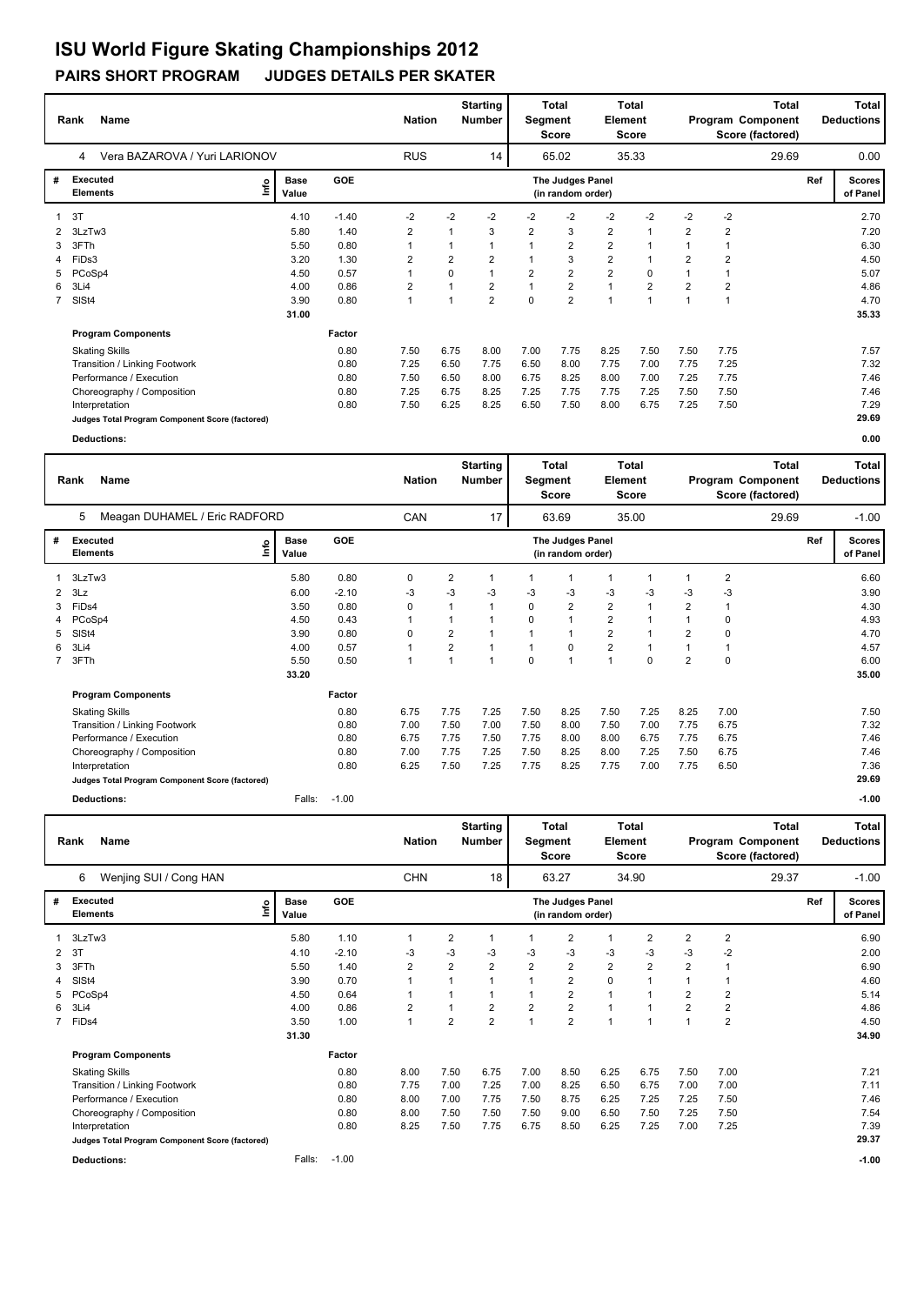| Rank       | Name                                            |                      |            | <b>Nation</b>           |                | <b>Starting</b><br><b>Number</b> | Segment        | Total<br><b>Score</b>                 | Element        | <b>Total</b><br><b>Score</b> |                |                | <b>Total</b><br>Program Component<br>Score (factored) |     | <b>Total</b><br><b>Deductions</b> |
|------------|-------------------------------------------------|----------------------|------------|-------------------------|----------------|----------------------------------|----------------|---------------------------------------|----------------|------------------------------|----------------|----------------|-------------------------------------------------------|-----|-----------------------------------|
|            | Caydee DENNEY / John COUGHLIN                   |                      |            | <b>USA</b>              |                | 10                               |                | 62.48                                 |                | 34.36                        |                |                | 28.12                                                 |     | 0.00                              |
| #          | Executed<br>lnfo<br><b>Elements</b>             | <b>Base</b><br>Value | <b>GOE</b> |                         |                |                                  |                | The Judges Panel<br>(in random order) |                |                              |                |                |                                                       | Ref | <b>Scores</b><br>of Panel         |
|            | 3LzTw1                                          | 5.00                 | 1.40       | 2                       | 2              | $\overline{2}$                   | $\overline{2}$ |                                       | 2              | $\overline{2}$               | $\overline{2}$ | $\overline{2}$ |                                                       |     | 6.40                              |
| -3T<br>2   |                                                 | 4.10                 | 0.50       |                         |                | 0                                |                | 0                                     | $\mathbf{1}$   |                              | 0              |                |                                                       |     | 4.60                              |
| SISt4<br>3 |                                                 | 3.90                 | 0.20       | 0                       |                | 0                                |                | 0                                     | 0              |                              | 0              | $\Omega$       |                                                       |     | 4.10                              |
| 3Li4       |                                                 | 4.00                 | 0.86       | $\overline{2}$          |                | $\overline{2}$                   |                | $\overline{2}$                        | $\overline{2}$ | 2                            | $\overline{2}$ |                |                                                       |     | 4.86                              |
| 3FTh<br>5  |                                                 | 5.50                 | 1.00       | $\overline{\mathbf{c}}$ | 2              |                                  | $\overline{2}$ |                                       | $\overline{2}$ |                              | 0              |                |                                                       |     | 6.50                              |
| FiDs1<br>6 |                                                 | 2.80                 | 0.10       | $-1$                    | 0              | $\Omega$                         |                | 0                                     | $\mathbf 0$    |                              | 0              | 0              |                                                       |     | 2.90                              |
|            | PCoSp4                                          | 4.50                 | 0.50       | 1                       | $\overline{2}$ |                                  |                |                                       | $\overline{1}$ |                              | 4              |                |                                                       |     | 5.00                              |
|            |                                                 | 29.80                |            |                         |                |                                  |                |                                       |                |                              |                |                |                                                       |     | 34.36                             |
|            | <b>Program Components</b>                       |                      | Factor     |                         |                |                                  |                |                                       |                |                              |                |                |                                                       |     |                                   |
|            | <b>Skating Skills</b>                           |                      | 0.80       | 7.25                    | 7.50           | 7.25                             | 7.50           | 7.00                                  | 6.50           | 8.00                         | 7.00           | 6.25           |                                                       |     | 7.14                              |
|            | Transition / Linking Footwork                   |                      | 0.80       | 6.75                    | 7.25           | 6.75                             | 7.25           | 6.50                                  | 5.25           | 7.50                         | 6.00           | 5.75           |                                                       |     | 6.61                              |
|            | Performance / Execution                         |                      | 0.80       | 7.50                    | 7.50           | 7.25                             | 8.00           | 7.00                                  | 7.00           | 7.75                         | 7.25           | 6.00           |                                                       |     | 7.32                              |
|            | Choreography / Composition                      |                      | 0.80       | 7.00                    | 7.25           | 7.00                             | 7.50           | 7.00                                  | 6.50           | 7.50                         | 6.50           | 6.50           |                                                       |     | 6.96                              |
|            | Interpretation                                  |                      | 0.80       | 7.50                    | 7.25           | 7.25                             | 8.00           | 7.00                                  | 5.75           | 7.75                         | 7.00           | 6.00           |                                                       |     | 7.11                              |
|            | Judges Total Program Component Score (factored) |                      |            |                         |                |                                  |                |                                       |                |                              |                |                |                                                       |     | 28.12                             |

**Deductions: 0.00**

|   | Rank<br>Name                                    |                      |            | <b>Nation</b>           |                | <b>Starting</b><br><b>Number</b> | Segment        | <b>Total</b><br><b>Score</b>          | Element        | Total<br><b>Score</b> |                |                | <b>Total</b><br>Program Component<br>Score (factored) |     | Total<br><b>Deductions</b> |
|---|-------------------------------------------------|----------------------|------------|-------------------------|----------------|----------------------------------|----------------|---------------------------------------|----------------|-----------------------|----------------|----------------|-------------------------------------------------------|-----|----------------------------|
|   | Tatiana VOLOSOZHAR / Maxim TRANKOV<br>8         |                      |            | <b>RUS</b>              |                | 16                               |                | 60.48                                 |                | 31.62                 |                |                | 30.86                                                 |     | $-2.00$                    |
| # | <b>Executed</b><br>lnfo<br><b>Elements</b>      | <b>Base</b><br>Value | <b>GOE</b> |                         |                |                                  |                | The Judges Panel<br>(in random order) |                |                       |                |                |                                                       | Ref | <b>Scores</b><br>of Panel  |
|   | 3LzTw1                                          | 5.00                 | 1.10       | $\overline{\mathbf{c}}$ |                | $\overline{2}$                   | 1              | $\overline{2}$                        | 1              | $-1$                  | $\overline{2}$ | $\overline{2}$ |                                                       |     | 6.10                       |
| 2 | 3T                                              | 4.10                 | 1.30       | $\overline{\mathbf{c}}$ | $\overline{2}$ | 2                                | 1              | $\overline{2}$                        | $\overline{1}$ | 2                     | $\overline{2}$ | $\overline{2}$ |                                                       |     | 5.40                       |
| 3 | 3FTh                                            | 5.50                 | $-1.10$    | $-1$                    | $-2$           | $-2$                             | $-2$           | $\mathbf 0$                           | $-2$           | $-2$                  | $-1$           | $-1$           |                                                       |     | 4.40                       |
| 4 | 3Li4                                            | 4.00                 | 0.86       | 2                       |                | $\overline{2}$                   | $\overline{2}$ | $\overline{2}$                        | $\overline{2}$ | $\mathbf{1}$          |                | 2              |                                                       |     | 4.86                       |
| 5 | SISt4                                           | 3.90                 | 1.30       | 3                       | $\overline{2}$ | $\overline{2}$                   | $\overline{2}$ | $\overline{2}$                        | 1              | 1                     |                | 3              |                                                       |     | 5.20                       |
| 6 | FiDs1                                           | 2.80                 | $-2.00$    | $-2$                    | $-3$           | $-3$                             | $-3$           | $-2$                                  | $-3$           | $-3$                  | -3             | $-3$           |                                                       |     | 0.80                       |
|   | PCoSp4                                          | 4.50                 | 0.36       | $\mathbf{1}$            |                | 1                                | $\mathbf{1}$   | $\overline{1}$                        | $\mathbf 0$    | 0                     | 0              | 1              |                                                       |     | 4.86                       |
|   |                                                 | 29.80                |            |                         |                |                                  |                |                                       |                |                       |                |                |                                                       |     | 31.62                      |
|   | <b>Program Components</b>                       |                      | Factor     |                         |                |                                  |                |                                       |                |                       |                |                |                                                       |     |                            |
|   | <b>Skating Skills</b>                           |                      | 0.80       | 8.25                    | 7.75           | 8.75                             | 8.00           | 8.50                                  | 7.25           | 7.25                  | 7.50           | 8.25           |                                                       |     | 7.93                       |
|   | Transition / Linking Footwork                   |                      | 0.80       | 7.50                    | 7.00           | 8.75                             | 7.25           | 8.00                                  | 6.75           | 7.00                  | 6.00           | 8.00           |                                                       |     | 7.36                       |
|   | Performance / Execution                         |                      | 0.80       | 7.75                    | 7.25           | 8.50                             | 7.75           | 8.50                                  | 7.00           | 7.50                  | 6.50           | 8.00           |                                                       |     | 7.68                       |
|   | Choreography / Composition                      |                      | 0.80       | 8.25                    | 8.00           | 9.00                             | 7.50           | 8.25                                  | 7.00           | 7.00                  | 7.25           | 8.25           |                                                       |     | 7.79                       |
|   | Interpretation                                  |                      | 0.80       | 8.00                    | 8.00           | 9.00                             | 7.75           | 8.25                                  | 7.00           | 7.25                  | 6.50           | 8.50           |                                                       |     | 7.82                       |
|   | Judges Total Program Component Score (factored) |                      |            |                         |                |                                  |                |                                       |                |                       |                |                |                                                       |     | 30.86                      |
|   | Deductions:                                     | Falls:               | $-2.00$    |                         |                |                                  |                |                                       |                |                       |                |                |                                                       |     | $-2.00$                    |

|              | Name<br>Rank                                    |                      |         | <b>Nation</b> |                | <b>Starting</b><br><b>Number</b> | Segment        | Total<br><b>Score</b>                 | Element                 | Total<br>Score |      |                         | <b>Total</b><br>Program Component<br>Score (factored) |     | Total<br><b>Deductions</b> |
|--------------|-------------------------------------------------|----------------------|---------|---------------|----------------|----------------------------------|----------------|---------------------------------------|-------------------------|----------------|------|-------------------------|-------------------------------------------------------|-----|----------------------------|
|              | 9<br>Stefania BERTON / Ondrej HOTAREK           |                      |         | <b>ITA</b>    |                | 15 <sub>1</sub>                  |                | 60.39                                 |                         | 32.39          |      |                         | 28.00                                                 |     | 0.00                       |
| #            | <b>Executed</b><br>e<br><b>Elements</b>         | <b>Base</b><br>Value | GOE     |               |                |                                  |                | The Judges Panel<br>(in random order) |                         |                |      |                         |                                                       | Ref | <b>Scores</b><br>of Panel  |
|              | 3T                                              | 4.10                 | 0.90    | 1             | $\overline{2}$ | 2                                |                | $\mathbf 1$                           |                         |                |      | $\overline{2}$          |                                                       |     | 5.00                       |
| $\mathbf{2}$ | 3LzTw1                                          | 5.00                 | $-0.90$ | $-1$          | -2             | $-1$                             | 0              | 0                                     | $-2$                    | $-1$           | -2   | $-2$                    |                                                       |     | 4.10                       |
| 3            | 3Li4                                            | 4.00                 | 0.36    | 1             |                |                                  |                | 0                                     | 0                       | 0              |      |                         |                                                       |     | 4.36                       |
|              | 3LoTh                                           | 5.00                 | 0.20    | 0             |                |                                  | 0              | 0                                     | 0                       | 0              | 0    |                         |                                                       |     | 5.20                       |
| 5            | PCoSp4                                          | 4.50                 | 0.43    |               |                |                                  | 0              | $\mathbf{1}$                          | 0                       |                |      | 1                       |                                                       |     | 4.93                       |
| 6            | SISt4                                           | 3.90                 | 0.90    | 1             | 2              | 2                                | $\overline{2}$ | 1                                     | $\mathbf{1}$            |                |      |                         |                                                       |     | 4.80                       |
|              | FiDs4                                           | 3.50                 | 0.50    | 0             |                | 2                                | 0              | 1                                     | $\overline{\mathbf{1}}$ | 0              |      | $\overline{\mathbf{1}}$ |                                                       |     | 4.00                       |
|              |                                                 | 30.00                |         |               |                |                                  |                |                                       |                         |                |      |                         |                                                       |     | 32.39                      |
|              | <b>Program Components</b>                       |                      | Factor  |               |                |                                  |                |                                       |                         |                |      |                         |                                                       |     |                            |
|              | <b>Skating Skills</b>                           |                      | 0.80    | 7.25          | 7.25           | 7.25                             | 6.75           | 6.75                                  | 7.25                    | 6.00           | 6.25 | 7.75                    |                                                       |     | 6.96                       |
|              | Transition / Linking Footwork                   |                      | 0.80    | 7.25          | 7.00           | 7.00                             | 6.25           | 6.50                                  | 7.00                    | 5.25           | 6.00 | 7.50                    |                                                       |     | 6.71                       |
|              | Performance / Execution                         |                      | 0.80    | 7.50          | 7.50           | 7.25                             | 6.75           | 7.00                                  | 7.00                    | 6.50           | 6.50 | 7.50                    |                                                       |     | 7.07                       |
|              | Choreography / Composition                      |                      | 0.80    | 7.50          | 7.50           | 7.25                             | 7.25           | 7.00                                  | 7.25                    | 6.25           | 6.00 | 7.50                    |                                                       |     | 7.14                       |
|              | Interpretation                                  |                      | 0.80    | 7.50          | 7.50           | 7.00                             | 7.00           | 7.00                                  | 7.25                    | 6.00           | 6.50 | 7.75                    |                                                       |     | 7.11                       |
|              | Judges Total Program Component Score (factored) |                      |         |               |                |                                  |                |                                       |                         |                |      |                         |                                                       |     | 28.00                      |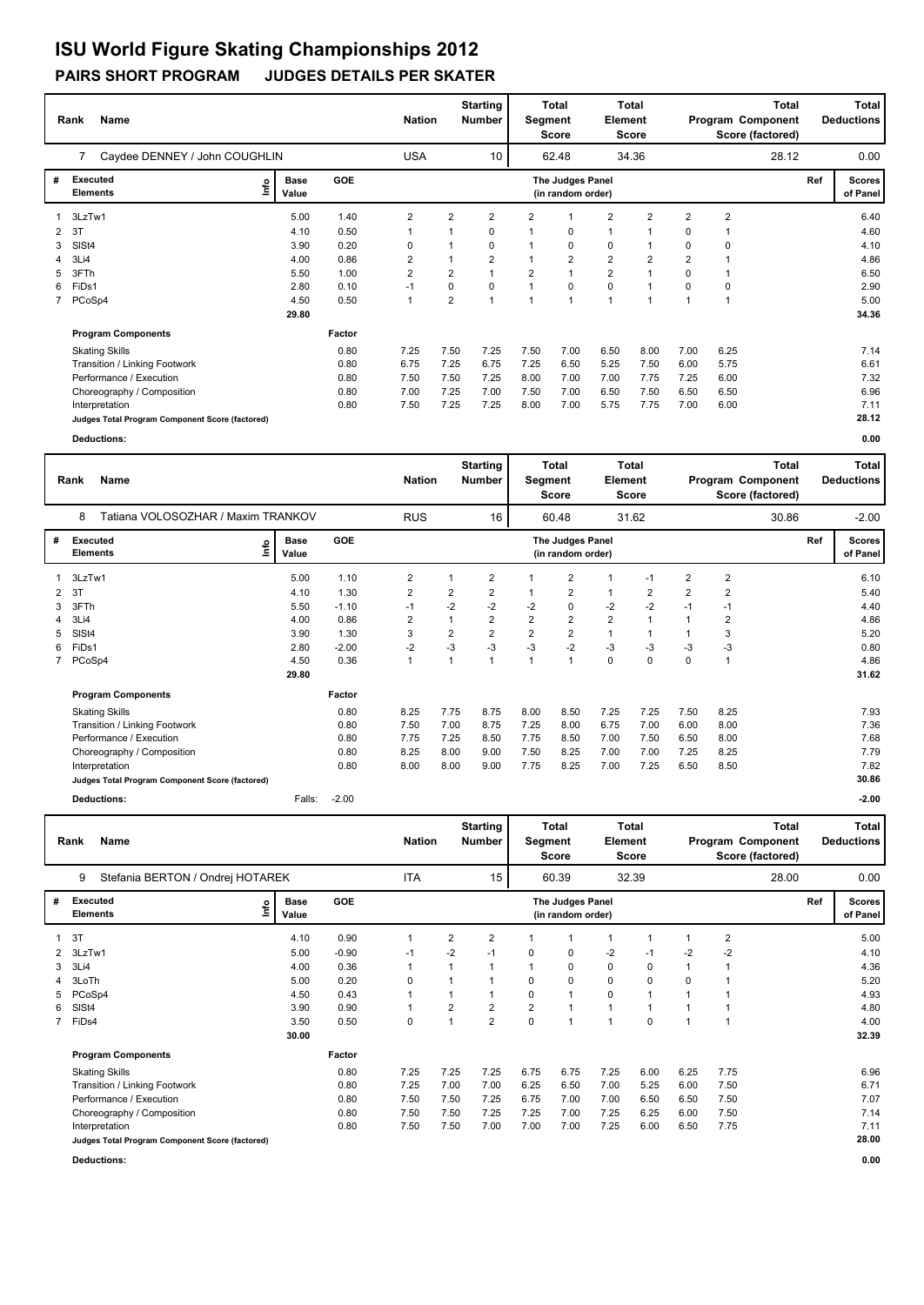|             | Name<br>Rank                                    |                              |            | <b>Nation</b>  |      | <b>Starting</b><br><b>Number</b> |                         | Total<br>Segment<br><b>Score</b>      | Element      | Total<br><b>Score</b> |                |                | Total<br>Program Component<br>Score (factored) |     | Total<br><b>Deductions</b> |
|-------------|-------------------------------------------------|------------------------------|------------|----------------|------|----------------------------------|-------------------------|---------------------------------------|--------------|-----------------------|----------------|----------------|------------------------------------------------|-----|----------------------------|
|             | Mary Beth MARLEY / Rockne BRUBAKER<br>10        |                              |            | <b>USA</b>     |      | 4                                |                         | 59.62                                 |              | 33.08                 |                |                | 26.54                                          |     | 0.00                       |
| #           | Executed<br><b>Elements</b>                     | <b>Base</b><br>lnfo<br>Value | <b>GOE</b> |                |      |                                  |                         | The Judges Panel<br>(in random order) |              |                       |                |                |                                                | Ref | <b>Scores</b><br>of Panel  |
|             | 3T                                              | 4.10                         | 0.60       |                |      |                                  | 0                       | $\overline{2}$                        | 1            | 0                     |                |                |                                                |     | 4.70                       |
| 2           | 3LzTw1                                          | 5.00                         | 0.30       | 0              | 0    |                                  |                         | 0                                     | $-1$         |                       | 0              |                |                                                |     | 5.30                       |
| 3           | PCoSp4                                          | 4.50                         | 0.29       |                | 0    |                                  | $-1$                    | $\overline{2}$                        | $\mathbf 0$  |                       | 0              |                |                                                |     | 4.79                       |
| 4           | 3FTh                                            | 5.50                         | $-0.30$    | 0              | $-1$ |                                  | $\Omega$                | $-1$                                  | $-1$         | 0                     | $-1$           | 0              |                                                |     | 5.20                       |
| 5           | SISt4                                           | 3.90                         | 0.80       | 1              |      |                                  |                         | $\overline{2}$                        | $\mathbf{1}$ |                       |                | $\overline{2}$ |                                                |     | 4.70                       |
| 6           | 3Li4                                            | 4.00                         | 0.79       | $\overline{2}$ |      | $\overline{2}$                   |                         | $\overline{2}$                        | $\mathbf{1}$ |                       | $\overline{2}$ | 2              |                                                |     | 4.79                       |
| $7^{\circ}$ | FiDs1                                           | 2.80                         | 0.80       | $\overline{2}$ |      | 1                                | $\overline{\mathbf{A}}$ | $\overline{2}$                        | 1            |                       |                | 1              |                                                |     | 3.60                       |
|             |                                                 | 29.80                        |            |                |      |                                  |                         |                                       |              |                       |                |                |                                                |     | 33.08                      |
|             | <b>Program Components</b>                       |                              | Factor     |                |      |                                  |                         |                                       |              |                       |                |                |                                                |     |                            |
|             | <b>Skating Skills</b>                           |                              | 0.80       | 6.25           | 6.25 | 6.75                             | 7.00                    | 7.00                                  | 5.50         | 7.00                  | 6.50           | 7.25           |                                                |     | 6.68                       |
|             | Transition / Linking Footwork                   |                              | 0.80       | 5.25           | 6.00 | 6.00                             | 7.00                    | 6.50                                  | 5.50         | 6.75                  | 6.25           | 7.00           |                                                |     | 6.29                       |
|             | Performance / Execution                         |                              | 0.80       | 6.75           | 6.50 | 6.75                             | 7.25                    | 7.00                                  | 6.25         | 6.75                  | 6.75           | 7.25           |                                                |     | 6.82                       |
|             | Choreography / Composition                      |                              | 0.80       | 6.25           | 6.50 | 6.75                             | 7.25                    | 7.25                                  | 6.00         | 7.00                  | 6.50           | 7.00           |                                                |     | 6.75                       |
|             | Interpretation                                  |                              | 0.80       | 6.00           | 6.50 | 6.25                             | 7.50                    | 6.50                                  | 6.00         | 7.00                  | 6.75           | 7.50           |                                                |     | 6.64                       |
|             | Judges Total Program Component Score (factored) |                              |            |                |      |                                  |                         |                                       |              |                       |                |                |                                                |     | 26.54                      |

**Deductions: 0.00**

|                | Name<br>Rank                                    |                              |            | <b>Nation</b> |      | <b>Starting</b><br>Number | Segment        | Total<br><b>Score</b>                 | Element        | <b>Total</b><br><b>Score</b> |                |             | <b>Total</b><br>Program Component<br>Score (factored) |     | <b>Total</b><br><b>Deductions</b> |
|----------------|-------------------------------------------------|------------------------------|------------|---------------|------|---------------------------|----------------|---------------------------------------|----------------|------------------------------|----------------|-------------|-------------------------------------------------------|-----|-----------------------------------|
|                | Yuko KAVAGUTI / Alexander SMIRNOV<br>11         |                              |            | <b>RUS</b>    |      | 13                        |                | 59.59                                 |                | 31.20                        |                |             | 30.39                                                 |     | $-2.00$                           |
| #              | <b>Executed</b><br><b>Elements</b>              | <b>Base</b><br>١nf٥<br>Value | <b>GOE</b> |               |      |                           |                | The Judges Panel<br>(in random order) |                |                              |                |             |                                                       | Ref | <b>Scores</b><br>of Panel         |
|                | 3T                                              | 4.10                         | 0.30       | 0             | 0    | $\overline{\mathbf{1}}$   |                | 1                                     | 0              |                              | 0              | $\mathbf 0$ |                                                       |     | 4.40                              |
| $\overline{2}$ | 3LzTw2                                          | 5.40                         | 0.10       | $-1$          | 0    | -1                        | $-1$           | -1                                    | $\mathbf{1}$   | 0                            | 0              | 0           |                                                       |     | 5.50                              |
| 3              | 3LoTh                                           | 5.00                         | 1.00       |               |      | $\overline{2}$            | $\overline{2}$ | $\overline{1}$                        | $\overline{2}$ |                              | $\overline{2}$ |             |                                                       |     | 6.00                              |
| 4              | SISt4                                           | 3.90                         | 1.10       |               |      | $\overline{2}$            | $\overline{2}$ | -1                                    | 1              | 2                            | $\overline{2}$ | 2           |                                                       |     | 5.00                              |
| 5              | 3Li4                                            | 4.00                         | $-1.36$    | $-2$          | $-3$ | $-3$                      | $-3$           | $-3$                                  | $-3$           | $-2$                         | $-2$           | $-3$        |                                                       |     | 2.64                              |
| 6              | FiDs2                                           | 3.00                         | $-0.20$    | 0             | 0    | $-1$                      | $-1$           | $-1$                                  | 1              | 0                            |                | $-1$        |                                                       |     | 2.80                              |
|                | PCoSp4                                          | 4.50                         | 0.36       | 0             | 1    | $\overline{1}$            | 2              | $\Omega$                              | 1              |                              |                | $\Omega$    |                                                       |     | 4.86                              |
|                |                                                 | 29.90                        |            |               |      |                           |                |                                       |                |                              |                |             |                                                       |     | 31.20                             |
|                | <b>Program Components</b>                       |                              | Factor     |               |      |                           |                |                                       |                |                              |                |             |                                                       |     |                                   |
|                | <b>Skating Skills</b>                           |                              | 0.80       | 7.50          | 7.50 | 7.75                      | 7.50           | 7.50                                  | 8.00           | 8.00                         | 8.25           | 7.50        |                                                       |     | 7.68                              |
|                | Transition / Linking Footwork                   |                              | 0.80       | 7.25          | 7.25 | 7.75                      | 7.00           | 7.25                                  | 8.00           | 7.75                         | 7.75           | 7.50        |                                                       |     | 7.50                              |
|                | Performance / Execution                         |                              | 0.80       | 7.50          | 7.50 | 7.50                      | 7.50           | 6.75                                  | 8.00           | 7.75                         | 7.50           | 7.25        |                                                       |     | 7.50                              |
|                | Choreography / Composition                      |                              | 0.80       | 7.50          | 7.25 | 7.75                      | 7.25           | 7.50                                  | 8.25           | 8.00                         | 8.00           | 7.75        |                                                       |     | 7.68                              |
|                | Interpretation                                  |                              | 0.80       | 7.25          | 7.50 | 8.00                      | 7.50           | 6.75                                  | 8.25           | 8.25                         | 7.50           | 7.50        |                                                       |     | 7.64                              |
|                | Judges Total Program Component Score (factored) |                              |            |               |      |                           |                |                                       |                |                              |                |             |                                                       |     | 30.39                             |
|                | Deductions:                                     | Falls:                       | $-2.00$    |               |      |                           |                |                                       |                |                              |                |             |                                                       |     | $-2.00$                           |

|                | <b>Name</b><br>Rank                             |                      |            | <b>Nation</b>  |                | <b>Starting</b><br><b>Number</b> | Segment  | <b>Total</b><br><b>Score</b>          | Element        | Total<br><b>Score</b> |                |                | Total<br>Program Component<br>Score (factored) |     | Total<br><b>Deductions</b> |
|----------------|-------------------------------------------------|----------------------|------------|----------------|----------------|----------------------------------|----------|---------------------------------------|----------------|-----------------------|----------------|----------------|------------------------------------------------|-----|----------------------------|
|                | 12<br>Jessica DUBE / Sebastien WOLFE            |                      |            | CAN            |                | 8                                |          | 55.83                                 |                | 30.37                 |                |                | 25.46                                          |     | 0.00                       |
| #              | Executed<br><u>lnfo</u><br><b>Elements</b>      | <b>Base</b><br>Value | <b>GOE</b> |                |                |                                  |          | The Judges Panel<br>(in random order) |                |                       |                |                |                                                | Ref | <b>Scores</b><br>of Panel  |
|                | 1 3LzTw1                                        | 5.00                 | $-1.50$    | -3             | $-2$           | $-2$                             | $-1$     | $-2$                                  | $-2$           | $-2$                  | $-2$           | -3             |                                                |     | 3.50                       |
| $\overline{2}$ | 3S                                              | 4.20                 | 0.70       | $\overline{1}$ | 1              | 1                                | $\Omega$ | 1                                     | $\mathbf{1}$   | 0                     | $\overline{2}$ | $\overline{2}$ |                                                |     | 4.90                       |
| 3              | 3Li4                                            | 4.00                 | 0.36       | 1              |                | 1                                |          | 0                                     | 0              | 0                     |                | $\overline{2}$ |                                                |     | 4.36                       |
| 4              | 3LzTh                                           | 5.50                 | $-1.40$    | $-2$           | $-2$           | $-2$                             | $-2$     | $-2$                                  | $-1$           | $-2$                  | $-2$           | $-2$           |                                                |     | 4.10                       |
| 5              | PCoSp4                                          | 4.50                 | 0.71       | 1              | $\overline{A}$ | 1                                | $\Omega$ | $\mathbf{1}$                          | $\overline{2}$ | $\overline{2}$        | $\overline{2}$ | 2              |                                                |     | 5.21                       |
| 6              | SISt4                                           | 3.90                 | 0.60       |                |                | 0                                | $\Omega$ | 1                                     | 1              |                       |                | $\overline{2}$ |                                                |     | 4.50                       |
|                | 7 FiDs3                                         | 3.20                 | 0.60       | 0              | 0              | 1                                |          | 1                                     | 1              |                       |                | $\overline{1}$ |                                                |     | 3.80                       |
|                |                                                 | 30.30                |            |                |                |                                  |          |                                       |                |                       |                |                |                                                |     | 30.37                      |
|                | <b>Program Components</b>                       |                      | Factor     |                |                |                                  |          |                                       |                |                       |                |                |                                                |     |                            |
|                | <b>Skating Skills</b>                           |                      | 0.80       | 6.25           | 6.25           | 5.75                             | 6.50     | 7.00                                  | 6.25           | 6.50                  | 7.25           | 6.75           |                                                |     | 6.50                       |
|                | Transition / Linking Footwork                   |                      | 0.80       | 6.00           | 5.25           | 5.50                             | 5.75     | 6.75                                  | 6.75           | 6.25                  | 7.00           | 6.50           |                                                |     | 6.21                       |
|                | Performance / Execution                         |                      | 0.80       | 6.00           | 6.00           | 5.75                             | 6.00     | 6.75                                  | 6.25           | 6.50                  | 7.25           | 7.00           |                                                |     | 6.36                       |
|                | Choreography / Composition                      |                      | 0.80       | 6.50           | 6.25           | 5.50                             | 6.25     | 6.50                                  | 6.50           | 6.25                  | 7.25           | 7.00           |                                                |     | 6.46                       |
|                | Interpretation                                  |                      | 0.80       | 6.25           | 5.75           | 5.75                             | 6.25     | 6.50                                  | 6.00           | 6.50                  | 7.00           | 6.75           |                                                |     | 6.29                       |
|                | Judges Total Program Component Score (factored) |                      |            |                |                |                                  |          |                                       |                |                       |                |                |                                                |     | 25.46                      |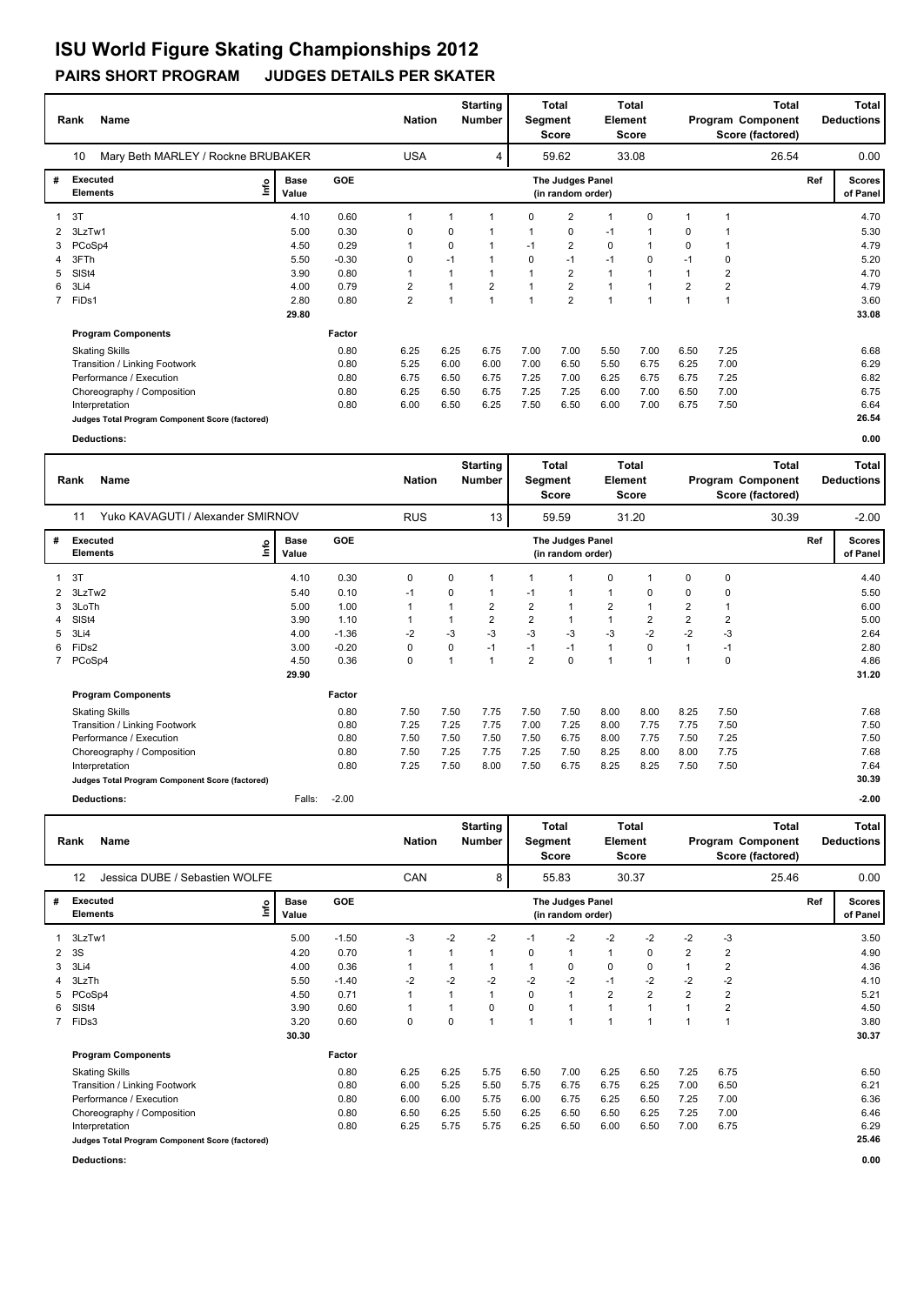#### **Rank Name Total Nation** Number | Segment Element Program Component Deductions **Total Segment Score Total Element Score Total Score (factored) Starting Number** Vanessa JAMES / Morgan CIPRES FRA 7 50.51 27.36 **# Executed Elements Base Value GOE Scores The Judges Panel of Panel** 1 3.20 0.21 1 0 -1 1 2 1 1 0 1 **Ref**  3.41 13 **(in random order)** 23.15 2LzTw2 **Info** 7 | 50.51 27.36 23.15 0.00 2 3T 4.10 -0.20 0 0 -1 0 0 -1 0 -1 0 3.90 3 3STh 4.50 1.10 1 2 1 2 2 2 1 1 2 5.60 4 3Li4 4.00 0.21 0 0 1 1 0 -1 0 1 1 4.21 5 FiDs4 3.50 0.30 1 0 0 1 0 0 1 0 1 3.80 6 SlSt1 1.80 0.14 0 1 0 1 0 0 0 1 0 1.94 7 PCoSp4 4.50 0.00 0 0 0 -1 0 0 0 0 0 4.50  **25.60 Program Components**  Skating Skills 5.25 6.25 6.00 5.75 6.25 6.00 5.75 6.25 6.50 **Factor** 0.80 6.04  **27.36** Transition / Linking Footwork 0.80 5.50 5.50 5.25 5.75 5.50 5.25 4.25 5.75 5.75 5.50 Performance / Execution 0.80 5.75 5.75 5.50 6.25 6.00 6.00 5.75 6.25 6.25 5.96 Choreography / Composition<br>Interpretation Interpretation 0.80 4.50 6.00 5.00 6.00 5.75 5.00 5.00 6.50 6.50 5.61 **Judges Total Program Component Score (factored) 23.15**

|   | Rank                        | <b>Name</b>                                     |                              |        |            |          |             |                | Total<br>Segment<br><b>Score</b>      |              | <b>Total</b><br>Element<br>Score |      | <b>Total</b><br>Program Component<br>Score (factored) |       |     | <b>Total</b><br><b>Deductions</b> |
|---|-----------------------------|-------------------------------------------------|------------------------------|--------|------------|----------|-------------|----------------|---------------------------------------|--------------|----------------------------------|------|-------------------------------------------------------|-------|-----|-----------------------------------|
|   | 14                          | Nicole DELLA MONICA / Matteo GUARISE            |                              |        | <b>ITA</b> |          | 5           |                | 49.07                                 |              | 27.88                            |      |                                                       | 21.19 |     | 0.00                              |
| # | Executed<br><b>Elements</b> |                                                 | <b>Base</b><br>lnfo<br>Value | GOE    |            |          |             |                | The Judges Panel<br>(in random order) |              |                                  |      |                                                       |       | Ref | <b>Scores</b><br>of Panel         |
|   | 2LzTw3                      |                                                 | 3.50                         | 0.17   | 1          |          | $\Omega$    | 0              | 1                                     | 1            |                                  | 0    | 0                                                     |       |     | 3.67                              |
| 2 | 3S                          |                                                 | 4.20                         | 0.00   | $-1$       | 0        | 0           |                | $\mathbf 0$                           | 0            | 0                                | 0    | 0                                                     |       |     | 4.20                              |
| 3 | 3STh                        |                                                 | 4.50                         | 0.50   |            |          |             | $\overline{2}$ | $\overline{1}$                        | 1            | 0                                | 0    | 0                                                     |       |     | 5.00                              |
| 4 | FiDs2                       |                                                 | 3.00                         | 0.00   | 0          | $\Omega$ | $\Omega$    | $\Omega$       | $\Omega$                              | $\Omega$     | $\Omega$                         | 0    |                                                       |       |     | 3.00                              |
| 5 | 3Li3                        |                                                 | 3.50                         | 0.43   | 1          | 1        |             |                | 1                                     | 0            | 0                                |      |                                                       |       |     | 3.93                              |
| 6 | SISt <sub>3</sub>           |                                                 | 3.30                         | 0.14   | 0          | 0        | $\Omega$    |                | 1                                     | $\mathbf{1}$ | $\Omega$                         | 0    | 0                                                     |       |     | 3.44                              |
|   | 7 PCoSp4                    |                                                 | 4.50                         | 0.14   | $-1$       | 0        | $\mathbf 0$ |                | $\mathbf 0$                           | $\mathbf{1}$ | 1                                | 0    | 0                                                     |       |     | 4.64                              |
|   |                             |                                                 | 26.50                        |        |            |          |             |                |                                       |              |                                  |      |                                                       |       |     | 27.88                             |
|   |                             | <b>Program Components</b>                       |                              | Factor |            |          |             |                |                                       |              |                                  |      |                                                       |       |     |                                   |
|   |                             | <b>Skating Skills</b>                           |                              | 0.80   | 5.25       | 6.00     | 5.25        | 6.00           | 6.75                                  | 5.25         | 5.75                             | 5.50 | 5.75                                                  |       |     | 5.64                              |
|   |                             | Transition / Linking Footwork                   |                              | 0.80   | 5.25       | 5.25     | 3.75        | 5.25           | 6.25                                  | 4.25         | 4.75                             | 4.75 | 5.00                                                  |       |     | 4.93                              |
|   |                             | Performance / Execution                         |                              | 0.80   | 5.25       | 5.50     | 5.50        | 5.75           | 6.50                                  | 5.25         | 5.25                             | 5.25 | 5.25                                                  |       |     | 5.39                              |
|   |                             | Choreography / Composition                      |                              | 0.80   | 5.00       | 5.50     | 5.25        | 5.75           | 6.25                                  | 4.75         | 5.50                             | 4.75 | 5.50                                                  |       |     | 5.32                              |
|   |                             | Interpretation                                  |                              | 0.80   | 5.00       | 5.25     | 4.75        | 6.00           | 6.50                                  | 4.75         | 5.50                             | 4.75 | 5.25                                                  |       |     | 5.21                              |
|   |                             | Judges Total Program Component Score (factored) |                              |        |            |          |             |                |                                       |              |                                  |      |                                                       |       |     | 21.19                             |
|   |                             | Deductions:                                     |                              |        |            |          |             |                |                                       |              |                                  |      |                                                       |       |     | 0.00                              |

|   | Rank                        | Name                                            |                      | <b>Starting</b><br><b>Nation</b><br><b>Number</b> |                | Total<br>Segment<br><b>Score</b> |          | <b>Total</b><br>Element<br><b>Score</b> |                                       | <b>Total</b><br>Program Component<br>Score (factored) |             |          | Total<br><b>Deductions</b> |  |     |                           |
|---|-----------------------------|-------------------------------------------------|----------------------|---------------------------------------------------|----------------|----------------------------------|----------|-----------------------------------------|---------------------------------------|-------------------------------------------------------|-------------|----------|----------------------------|--|-----|---------------------------|
|   | 15                          | Maylin HAUSCH / Daniel WENDE                    |                      |                                                   | <b>GER</b>     |                                  | 12       | 48.48                                   |                                       | 25.44                                                 |             |          | 24.04                      |  |     | $-1.00$                   |
| # | Executed<br><b>Elements</b> | ۴ů                                              | <b>Base</b><br>Value | GOE                                               |                |                                  |          |                                         | The Judges Panel<br>(in random order) |                                                       |             |          |                            |  | Ref | <b>Scores</b><br>of Panel |
|   | 2LzTw3                      |                                                 | 3.50                 | 0.21                                              |                | 1                                | 0        | 0                                       | 0                                     | 2                                                     |             |          | -1                         |  |     | 3.71                      |
| 2 | 3STh                        |                                                 | 4.50                 | $-2.10$                                           | -3             | $-3$                             | -3       | -3                                      | $-3$                                  | $-3$                                                  | -3          | -3       | -3                         |  |     | 2.40                      |
| 3 | 3T                          |                                                 | 4.10                 | 0.20                                              | $\overline{1}$ | 0                                | 0        | 0                                       | $-1$                                  | $\mathbf{1}$                                          | $\mathbf 1$ | 0        | $\mathbf 0$                |  |     | 4.30                      |
| 4 | SISt <sub>2</sub>           |                                                 | 2.60                 | 0.21                                              |                | $\mathbf 1$                      | 0        | 0                                       | $\mathbf{1}$                          | 1                                                     | 0           | 0        | 0                          |  |     | 2.81                      |
| 5 | PCoSp4                      |                                                 | 4.50                 | 0.29                                              |                |                                  |          | 0                                       | 0                                     | 1                                                     | 0           |          | 0                          |  |     | 4.79                      |
| 6 | 3Li4                        |                                                 | 4.00                 | 0.43                                              | 1              | 1                                |          | 0                                       | $\mathbf{1}$                          | $\mathbf{1}$                                          | $\Omega$    | 2        | $\mathbf 1$                |  |     | 4.43                      |
|   | 7 FiDs2                     |                                                 | 3.00                 | 0.00                                              | $\Omega$       | $\Omega$                         | $\Omega$ | 0                                       | 1                                     | $\mathbf 1$                                           | $-1$        | $\Omega$ | $-1$                       |  |     | 3.00                      |
|   |                             |                                                 | 26.20                |                                                   |                |                                  |          |                                         |                                       |                                                       |             |          |                            |  |     | 25.44                     |
|   |                             | <b>Program Components</b>                       |                      | Factor                                            |                |                                  |          |                                         |                                       |                                                       |             |          |                            |  |     |                           |
|   |                             | <b>Skating Skills</b>                           |                      | 0.80                                              | 6.25           | 6.50                             | 6.25     | 6.00                                    | 6.75                                  | 6.00                                                  | 5.50        | 7.00     | 6.50                       |  |     | 6.32                      |
|   |                             | Transition / Linking Footwork                   |                      | 0.80                                              | 5.75           | 6.00                             | 5.75     | 5.25                                    | 6.50                                  | 5.50                                                  | 4.25        | 6.50     | 5.50                       |  |     | 5.75                      |
|   |                             | Performance / Execution                         |                      | 0.80                                              | 6.25           | 6.25                             | 5.75     | 5.25                                    | 6.25                                  | 6.50                                                  | 5.50        | 6.50     | 5.75                       |  |     | 6.04                      |
|   |                             | Choreography / Composition                      |                      | 0.80                                              | 5.50           | 6.25                             | 6.25     | 5.50                                    | 6.75                                  | 6.00                                                  | 5.50        | 6.75     | 6.25                       |  |     | 6.07                      |
|   |                             | Interpretation                                  |                      | 0.80                                              | 6.00           | 6.00                             | 5.75     | 5.00                                    | 6.50                                  | 5.75                                                  | 4.50        | 7.00     | 6.00                       |  |     | 5.86                      |
|   |                             | Judges Total Program Component Score (factored) |                      |                                                   |                |                                  |          |                                         |                                       |                                                       |             |          |                            |  |     | 24.04                     |
|   |                             | Deductions:                                     | Falls:               | $-1.00$                                           |                |                                  |          |                                         |                                       |                                                       |             |          |                            |  |     | $-1.00$                   |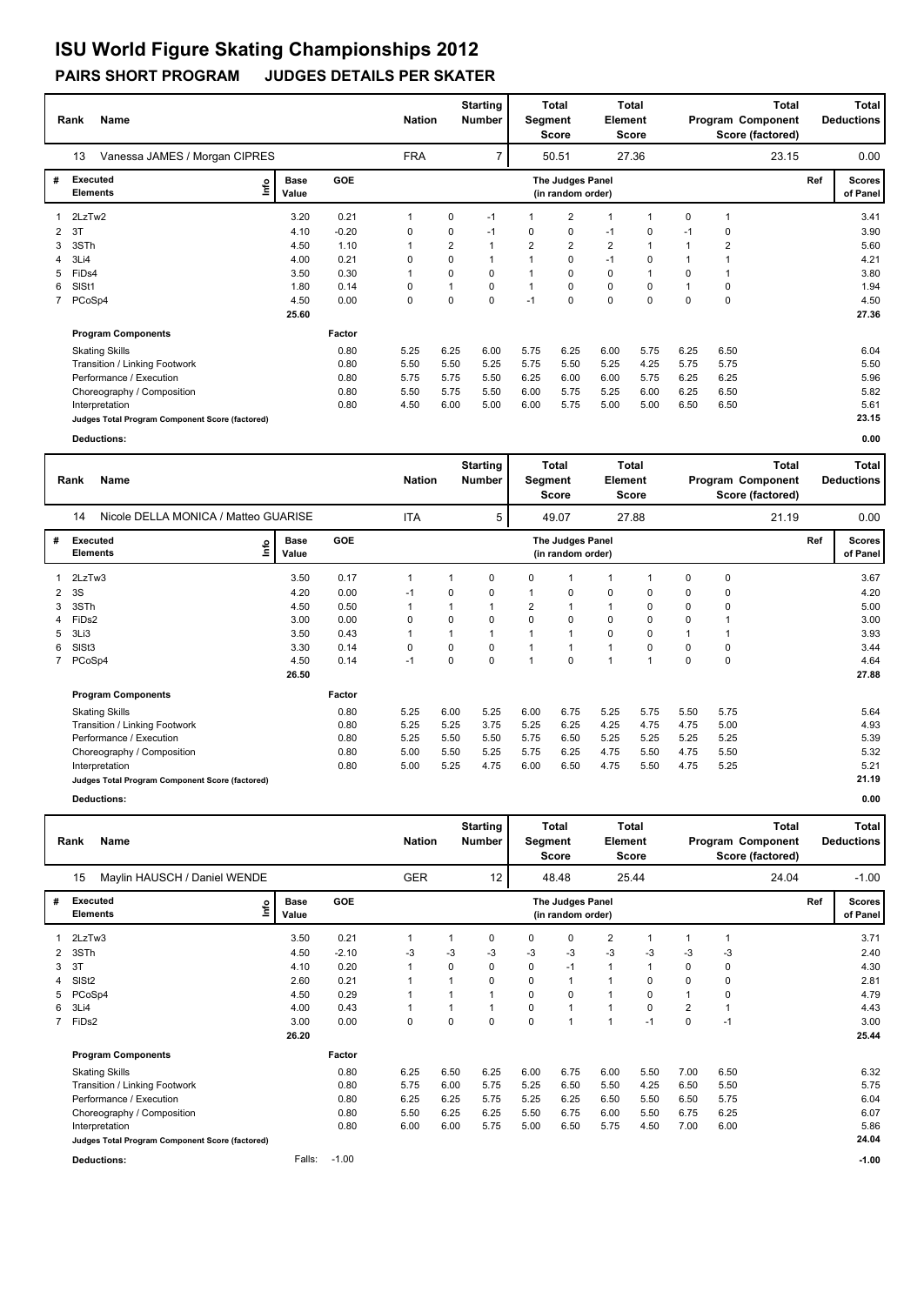|                | Name<br>Rank                                    |      |                      |            |              | <b>Nation</b> | <b>Starting</b><br><b>Number</b> | Segment        | <b>Total</b><br><b>Score</b>          | <b>Total</b><br>Element<br><b>Score</b> |       | Total<br>Program Component<br>Score (factored) |      |       | Total<br><b>Deductions</b> |                           |
|----------------|-------------------------------------------------|------|----------------------|------------|--------------|---------------|----------------------------------|----------------|---------------------------------------|-----------------------------------------|-------|------------------------------------------------|------|-------|----------------------------|---------------------------|
|                | Mari VARTMANN / Aaron VAN CLEAVE<br>16          |      |                      |            | <b>GER</b>   |               |                                  |                | 47.91                                 |                                         | 25.66 |                                                |      | 22.25 |                            | 0.00                      |
| #              | Executed<br><b>Elements</b>                     | lnfo | <b>Base</b><br>Value | <b>GOE</b> |              |               |                                  |                | The Judges Panel<br>(in random order) |                                         |       |                                                |      |       | Ref                        | <b>Scores</b><br>of Panel |
|                | 2T                                              |      | 1.30                 | $-0.40$    | $-2$         | $-2$          | $-2$                             | $-2$           | $-2$                                  | $-2$                                    | $-2$  | $-3$                                           | $-2$ |       |                            | 0.90                      |
| 2              | 2LzTw1                                          |      | 3.00                 | 0.17       | 0            | 0             | 1                                | 1              | 0                                     | 1                                       | 0     |                                                | 1    |       |                            | 3.17                      |
| 3              | 3STh                                            |      | 4.50                 | 0.30       | 0            | $-1$          | $\Omega$                         |                | 0                                     | 0                                       | 1     |                                                |      |       |                            | 4.80                      |
| 4              | 3Li4                                            |      | 4.00                 | 0.50       | 1            |               |                                  |                |                                       | 1                                       | 1     |                                                |      |       |                            | 4.50                      |
| 5              | PCoSp4                                          |      | 4.50                 | 0.29       | 1            |               | 0                                | 0              | 0                                     | $\mathbf 0$                             | 2     |                                                |      |       |                            | 4.79                      |
| 6              | SISt4                                           |      | 3.90                 | 0.10       | 0            |               | 0                                | $\Omega$       | 0                                     | $\mathbf 0$                             | 0     | $\Omega$                                       |      |       |                            | 4.00                      |
| $\overline{7}$ | FiDs1                                           |      | 2.80                 | 0.70       | $\mathbf{1}$ |               | $\mathbf{1}$                     | $\overline{1}$ | $\overline{1}$                        | $\overline{1}$                          | 1     |                                                | 1    |       |                            | 3.50                      |
|                |                                                 |      | 24.00                |            |              |               |                                  |                |                                       |                                         |       |                                                |      |       |                            | 25.66                     |
|                | <b>Program Components</b>                       |      |                      | Factor     |              |               |                                  |                |                                       |                                         |       |                                                |      |       |                            |                           |
|                | <b>Skating Skills</b>                           |      |                      | 0.80       | 5.50         | 6.25          | 6.00                             | 5.75           | 6.00                                  | 5.50                                    | 6.75  | 5.25                                           | 5.50 |       |                            | 5.79                      |
|                | Transition / Linking Footwork                   |      |                      | 0.80       | 5.25         | 5.75          | 5.25                             | 5.25           | 5.50                                  | 5.00                                    | 6.50  | 4.50                                           | 4.25 |       |                            | 5.21                      |
|                | Performance / Execution                         |      |                      | 0.80       | 6.00         | 6.00          | 5.75                             | 6.00           | 5.75                                  | 5.50                                    | 6.50  | 5.25                                           | 5.00 |       |                            | 5.75                      |
|                | Choreography / Composition                      |      |                      | 0.80       | 5.50         | 6.25          | 6.00                             | 5.50           | 5.75                                  | 5.50                                    | 6.50  | 5.00                                           | 5.00 |       |                            | 5.64                      |
|                | Interpretation                                  |      |                      | 0.80       | 5.75         | 5.75          | 5.50                             | 5.50           | 6.00                                  | 4.75                                    | 6.50  | 4.50                                           | 4.75 |       |                            | 5.43                      |
|                | Judges Total Program Component Score (factored) |      |                      |            |              |               |                                  |                |                                       |                                         |       |                                                |      |       |                            | 22.25                     |

**Deductions: 0.00**

|   | Name<br>Rank                       |                                                 |                      |            |            |      |          | Total<br><b>Starting</b><br><b>Nation</b><br><b>Number</b><br><b>Element</b><br>Segment<br><b>Score</b> |                                       |              |             | <b>Total</b><br>Program Component<br>Score (factored) |      |       | <b>Total</b><br><b>Deductions</b> |                           |
|---|------------------------------------|-------------------------------------------------|----------------------|------------|------------|------|----------|---------------------------------------------------------------------------------------------------------|---------------------------------------|--------------|-------------|-------------------------------------------------------|------|-------|-----------------------------------|---------------------------|
|   | 17                                 | Danielle MONTALBANO / Evgeni KRASNOPOLSKI       |                      |            | <b>ISR</b> |      | 6        |                                                                                                         | 44.69                                 |              | 25.90       |                                                       |      | 18.79 |                                   | 0.00                      |
| # | <b>Executed</b><br><b>Elements</b> | ١nf٥                                            | <b>Base</b><br>Value | <b>GOE</b> |            |      |          |                                                                                                         | The Judges Panel<br>(in random order) |              |             |                                                       |      |       | Ref                               | <b>Scores</b><br>of Panel |
| 1 | 2LzTw2                             |                                                 | 3.20                 | 0.04       | 0          | 0    | 1        | 0                                                                                                       | 0                                     | 0            | 0           | 0                                                     | 1    |       |                                   | 3.24                      |
| 2 | 3S                                 |                                                 | 4.20                 | $-0.40$    | 0          | $-1$ | 0        | 0                                                                                                       | $-1$                                  | $-1$         | 0           | $-1$                                                  | $-1$ |       |                                   | 3.80                      |
| 3 | 3LoTh                              |                                                 | 5.00                 | 0.60       | 0          |      | 1        |                                                                                                         | $\mathbf{1}$                          | $\mathbf{1}$ | 1           |                                                       | 0    |       |                                   | 5.60                      |
| 4 | 3Li3                               |                                                 | 3.50                 | 0.14       | 0          |      | 0        | 0                                                                                                       | 0                                     | $\mathbf{1}$ | $\mathbf 1$ | 0                                                     | 0    |       |                                   | 3.64                      |
| 5 | PCoSp4                             |                                                 | 4.50                 | 0.21       |            | 0    | 1        |                                                                                                         | $\mathbf{1}$                          | 0            | $\Omega$    | $\Omega$                                              | 0    |       |                                   | 4.71                      |
| 6 | SIS <sub>t1</sub>                  |                                                 | 1.80                 | $-0.09$    | $-1$       | 0    | $-1$     | 0                                                                                                       | 0                                     | $-1$         | 0           | 0                                                     |      |       |                                   | 1.71                      |
|   | 7 FiDs2                            |                                                 | 3.00                 | 0.20       | 0          |      | $\Omega$ | 0                                                                                                       | $\mathbf{1}$                          | $\mathbf 0$  | 0           | 0                                                     | 1    |       |                                   | 3.20                      |
|   |                                    |                                                 | 25.20                |            |            |      |          |                                                                                                         |                                       |              |             |                                                       |      |       |                                   | 25.90                     |
|   |                                    | <b>Program Components</b>                       |                      | Factor     |            |      |          |                                                                                                         |                                       |              |             |                                                       |      |       |                                   |                           |
|   | <b>Skating Skills</b>              |                                                 |                      | 0.80       | 4.75       | 4.50 | 5.25     | 6.00                                                                                                    | 5.25                                  | 4.75         | 5.25        | 5.00                                                  | 4.75 |       |                                   | 5.00                      |
|   |                                    | Transition / Linking Footwork                   |                      | 0.80       | 4.00       | 4.00 | 4.50     | 5.00                                                                                                    | 4.75                                  | 4.25         | 4.75        | 4.25                                                  | 4.25 |       |                                   | 4.39                      |
|   |                                    | Performance / Execution                         |                      | 0.80       | 4.50       | 4.50 | 5.00     | 5.50                                                                                                    | 5.25                                  | 4.75         | 5.25        | 4.75                                                  | 5.00 |       |                                   | 4.93                      |
|   |                                    | Choreography / Composition                      |                      | 0.80       | 4.75       | 4.25 | 5.00     | 5.50                                                                                                    | 5.00                                  | 4.50         | 5.00        | 4.25                                                  | 4.25 |       |                                   | 4.68                      |
|   | Interpretation                     |                                                 |                      | 0.80       | 4.50       | 4.25 | 4.50     | 5.25                                                                                                    | 4.75                                  | 4.75         | 4.50        | 4.25                                                  | 4.25 |       |                                   | 4.50                      |
|   |                                    | Judges Total Program Component Score (factored) |                      |            |            |      |          |                                                                                                         |                                       |              |             |                                                       |      |       |                                   | 18.79                     |
|   | Deductions:                        |                                                 |                      |            |            |      |          |                                                                                                         |                                       |              |             |                                                       |      |       |                                   | 0.00                      |

|   | Name<br>Rank                                    |                                |                      |         | <b>Nation</b> |                     | <b>Starting</b><br><b>Number</b> | Segment | Total<br><b>Score</b>                 | Total<br><b>Element</b><br><b>Score</b> |             | <b>Total</b><br>Program Component<br>Score (factored) |       |  | Total<br><b>Deductions</b> |                           |
|---|-------------------------------------------------|--------------------------------|----------------------|---------|---------------|---------------------|----------------------------------|---------|---------------------------------------|-----------------------------------------|-------------|-------------------------------------------------------|-------|--|----------------------------|---------------------------|
|   | 18                                              | Anais MORAND / Timothy LEEMANN |                      |         | <b>SUI</b>    | 9<br>44.59<br>24.28 |                                  |         |                                       |                                         |             |                                                       | 20.31 |  | 0.00                       |                           |
| # | <b>Executed</b><br><b>Elements</b>              | lnfo                           | <b>Base</b><br>Value | GOE     |               |                     |                                  |         | The Judges Panel<br>(in random order) |                                         |             |                                                       |       |  | Ref                        | <b>Scores</b><br>of Panel |
|   | 3LzTh                                           |                                | 5.50                 | $-1.50$ | $-2$          | $-2$                | $-2$                             | -3      | $-2$                                  | $-2$                                    | $-2$        | $-3$                                                  | $-2$  |  |                            | 4.00                      |
| 2 | 2A                                              |                                | 3.30                 | 0.14    | 0             | 1                   | 0                                |         | 0                                     | 0                                       | $\Omega$    | 0                                                     | 1     |  |                            | 3.44                      |
| 3 | 2LzTw2                                          |                                | 3.20                 | 0.21    | 1             | 1                   | 0                                |         | $\overline{2}$                        | 0                                       | $\Omega$    |                                                       |       |  |                            | 3.41                      |
| 4 | FiDs3                                           |                                | 3.20                 | 0.20    | $\Omega$      | 0                   | 0                                | 0       | 1                                     | 0                                       | 1           | 0                                                     |       |  |                            | 3.40                      |
| 5 | 3Li3                                            |                                | 3.50                 | $-0.07$ | $-1$          | 0                   | 0                                | 0       | 0                                     | 0                                       | $\Omega$    | $-1$                                                  | 0     |  |                            | 3.43                      |
|   | 6 PCoSp3                                        |                                | 4.00                 | 0.00    | $-1$          | 0                   | 0                                | 0       | $\mathbf{1}$                          | 0                                       | $\Omega$    | 0                                                     | 0     |  |                            | 4.00                      |
|   | 7 SISt2                                         |                                | 2.60                 | 0.00    | $\mathbf 0$   | 0                   | 0                                | 0       | $\mathbf 0$                           | 0                                       | $\mathbf 0$ | 0                                                     | 0     |  |                            | 2.60                      |
|   |                                                 |                                | 25.30                |         |               |                     |                                  |         |                                       |                                         |             |                                                       |       |  |                            | 24.28                     |
|   |                                                 | <b>Program Components</b>      |                      | Factor  |               |                     |                                  |         |                                       |                                         |             |                                                       |       |  |                            |                           |
|   | <b>Skating Skills</b>                           |                                |                      | 0.80    | 5.50          | 5.25                | 5.25                             | 5.75    | 5.25                                  | 4.75                                    | 5.50        | 5.25                                                  | 5.00  |  |                            | 5.29                      |
|   |                                                 | Transition / Linking Footwork  |                      | 0.80    | 5.25          | 5.00                | 5.00                             | 5.50    | 5.00                                  | 3.75                                    | 4.75        | 4.75                                                  | 4.25  |  |                            | 4.86                      |
|   |                                                 | Performance / Execution        |                      | 0.80    | 5.25          | 5.50                | 5.00                             | 5.75    | 5.00                                  | 4.50                                    | 5.00        | 5.00                                                  | 5.25  |  |                            | 5.14                      |
|   |                                                 | Choreography / Composition     |                      | 0.80    | 5.25          | 5.00                | 5.00                             | 5.75    | 5.00                                  | 4.50                                    | 5.50        | 5.25                                                  | 5.25  |  |                            | 5.18                      |
|   | Interpretation                                  |                                |                      | 0.80    | 5.25          | 5.25                | 5.25                             | 5.75    | 4.75                                  | 4.00                                    | 5.00        | 5.00                                                  | 4.00  |  |                            | 4.93                      |
|   | Judges Total Program Component Score (factored) |                                |                      |         |               |                     |                                  |         |                                       |                                         |             |                                                       |       |  |                            | 20.31                     |